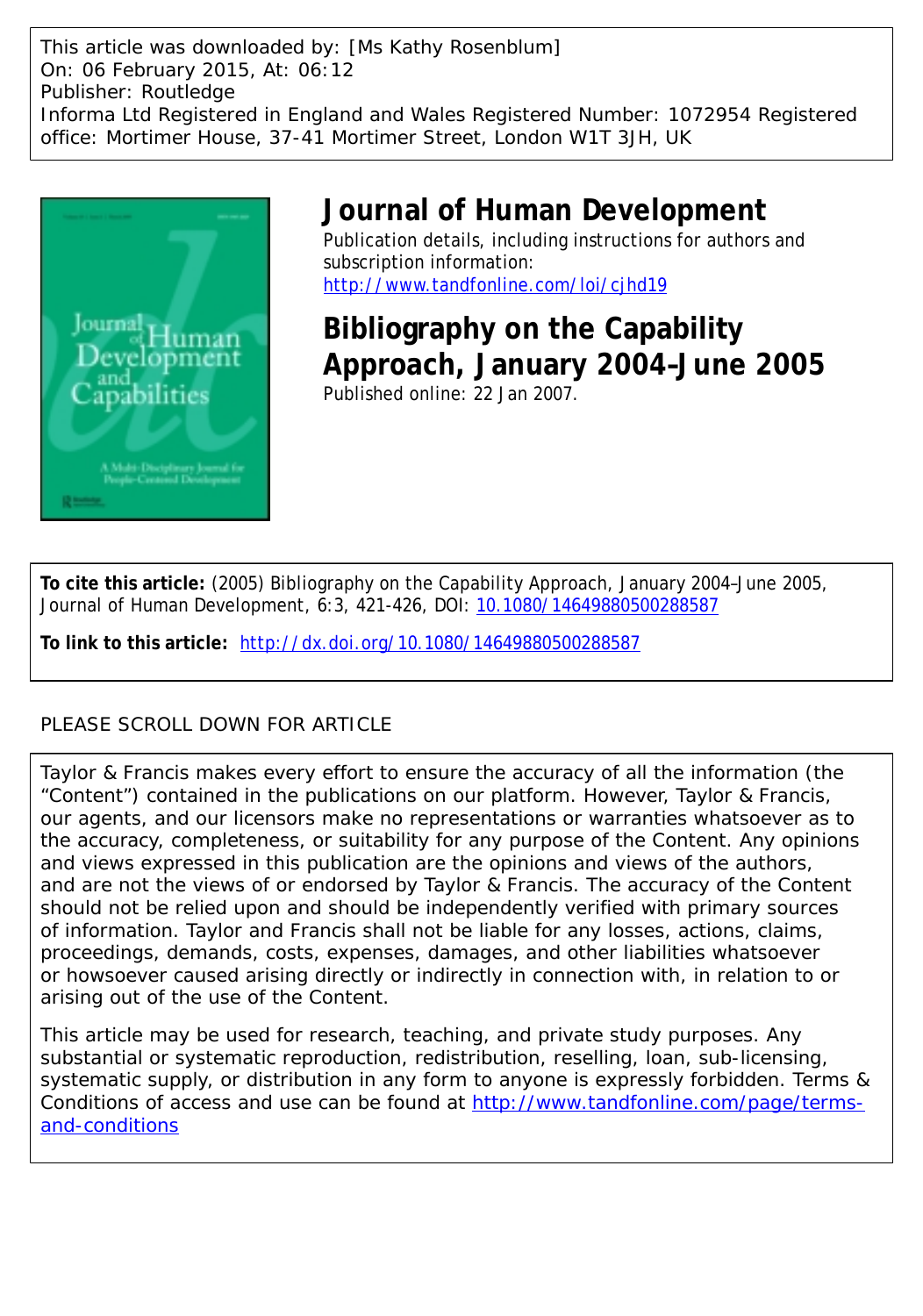# Bibliography on the Capability Approach, January 2004–June 2005

Compiled by Ingrid Robeyns, University of Amsterdam

Please send information on new publications to bibliography $@$ hd-ca.org

#### Books in English

- Anand, S., Peter, F. and Sen, A. (Eds) (2004) Public Health, Ethics, and Equity, Oxford University Press, Oxford.
- Gasper, D. (2004) The Ethics of Development. From Economism to Human Development, Edinburgh University Press, Edinburgh.
- Kuklys, W. (2005) Amartya Sen's Capability Approach: Theoretical Insights and Empirical Applications, Springer Verlag, Berlin.
- Levine, D. and Rizvi, S. A. T. (2005) Poverty, Work and Freedom. Political Economy and the Moral Order, Cambridge University Press, Cambridge.
- Salais R. and Villeneuve, R. (Eds) (2004) Europe and the Politics of Capabilities, Cambridge University Press, Cambridge.
- UNDP (2004) Human Development Report 2004: Cultural Liberty in Today's Diverse World, Oxford University Press, New York.

#### Books in other languages

Conill, J. (2004) Horizontes de Economía Etica. Aristóteles, Adam Smith, Amartya Sen, Tecnos, Madrid [in Spanish].

#### Articles in English

- Alexander, J. M. (2004) 'Capabilities, human rights and moral pluralism', The International Journal of Human Rights, 8(4), pp. 451–469.
- Alkire, S. (2005) 'Why the capability approach?', Journal of Human Development, 6(1), pp. 115–133.
- Altman, M. and Lamontagne, L. (2004) 'Gender, human capabilities and culture within the household economy: Different paths to socioeconomic well-being?', International Journal of Social Economics, 31(4), pp. 325–364.
- Anand, P. (2005) 'Capabilities and health', Journal of Medical Ethics, 31(5), pp. 299–303.

ISSN 1464-9888 print/ISSN 1469-9516 online/05/030421-6  $\odot$  2005 United Nations Development Programme DOI: 10.1080/14649880500288587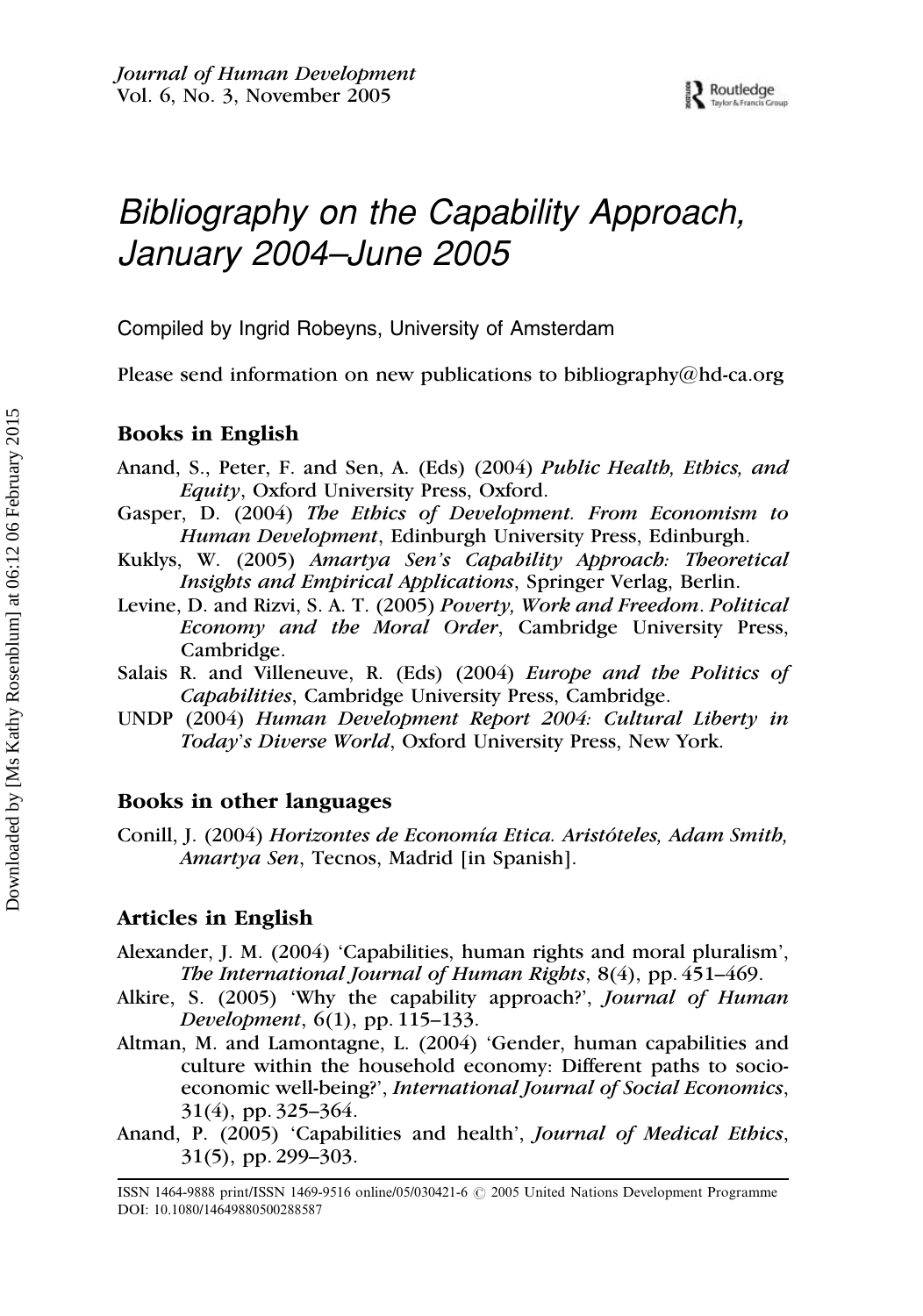- Anand, P. and Dolan, P. (2005) 'Equity, capabilities and health', Social Science and Medicine, 60(2), pp. 219-222.
- Bonvin, J. M. and Farvaque, N. (2004) 'Social opportunities and individual responsibility: the capability approach and the Third Way', Ethics and Economics, 2 (online journal).
- Bonvin, J. M. and Farvaque, N. (2005) 'What informational basis for assessing job-seekers? Capabilities vs. preferences', Review of Social Economy,  $63(2)$ , pp. 269–290.
- Brouwer, W. B. F., van Exel, N. J. A. and Stolk, E. A. (2005) 'Acceptability of less than perfect health states', Social Science and Medicine, 60(2), pp. 237–246.
- Burchardt, T. (2004) 'Capability and disability: the capabilities framework and the social model of disability', Disability and Society, 19(7), pp. 735–751.
- Comim, F. (2005) 'Capabilities and happiness: potential synergies', Review of Social Economy, 63(2), pp. 161–176.
- Dean, H., Bonvin, J. M., Veille, P, and Farvaque, N. (2005) 'Developing capabilities and rights in welfare-to-work policies', European Societies, 7(1), pp. 3–26.
- Deneulin, S. (2005) 'Promoting human freedoms under conditions of inequality: a procedural framework', Journal of Human Development, 6(1), pp. 75–92.
- Farina, F., Peluso, E. and Savaglio, E. (2004) 'Ranking opportunity sets in the space of functionings', Journal of Economic Inequality, 2(2), pp. 105–116.
- Fukuda-Parr, S. (2004) 'Cultural freedom and human development today', Daedalus, Journal of the American Academy of Arts and Sciences, Summer, pp. 37–45.
- Gasper, D. (2005) 'Needs and human rights', in C. van den Anker and R. Smith (Eds), The Essentials of Human Rights, Hodder & Stoughton, London, pp. 269–272.
- Gasper, D. (2005) 'Subjective and objective well-being in relation to economic inputs: puzzles and responses', Review of Social Economy,  $63(2)$ , pp. 177–206.
- Giovanola, B. (2005) 'Personhood and human richness: good and wellbeing in the capability approach', Review of Social Economy, 63(2), pp. 249–268.
- Gotoh, R. (2004) 'Well-being freedom and the possibility of publicprovision unit in global context', Ethics and Economics, 2 (online journal).
- Jackson, W. (2005) 'Capabilities, culture and social structure', Review of Social Economy, 63(1), pp. 101–125.
- Lehtonen, M. (2004) 'The environmental–social interface of sustainable development: capabilities, social capital, institutions', Ecological Economics, 49(2), pp. 199–214.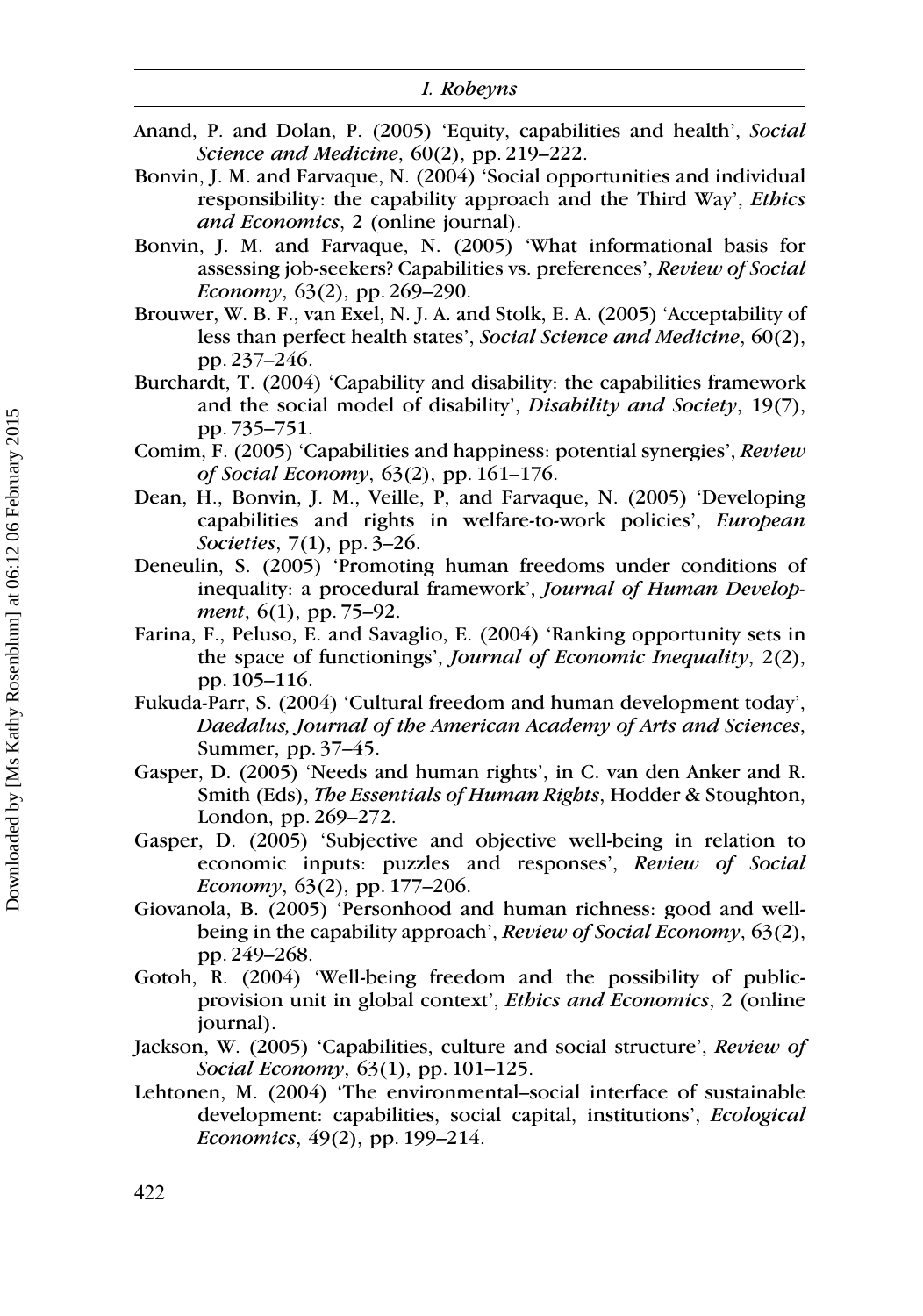- Lelli, S. (2005) 'Using functionings to estimate equivalence scales', Review of Income and Wealth, 51(2), pp. 255–284.
- Levine, D. (2004) 'Poverty, capabilities and freedom', Review of Political Economy,  $16(1)$ , pp.  $101-115$ .
- Lewis, J. and Giullari, S. (2005) 'The adult worker model family, gender equality and care: the search for new policy principles and the possibilities and problems of a capabilities approach', Economy and Society,  $34(1)$ , pp. 76–104.
- McGillivray, M. (2005) 'Measuring non-economic well-being achievement', Review of Income and Wealth, 51(2), pp. 337–364.
- McGillivray, M. and Shorrocks, A. (2005) 'Inequality and multidimensional well-being', Review of Income and Wealth, 51(2), pp. 193–200.
- Mooney, G. (2005) 'Communitarian claims and community capabilities: furthering priority setting?' Social Science and Medicine, 60(2), pp. 247–255.
- Moss, J. (2005) 'Capabilities and justice: does personal responsibility for capabilities matter?', Ethics and Economics, 3 (online journal).
- Mukerjee, G. (2004) 'Capabilities and indeterminacies' Post-Autistic Economics Review, 26 August (online journal).
- Nelson, J. (2004) 'Freedom, reason and more: feminist economics and human development', Journal of Human Development, 5(3), pp. 309–333.
- Nussbaum, M. (2004) 'Beyond the social contract: capabilities and global justice', Oxford Development Studies, 32(1), pp. 3–18.
- Nussbaum, M. (2004) 'Promoting women's capabilities,' in L. Benaria and S. Bisnath (Eds), Global Tensions, Routledge, New York, pp. 241– 256.
- Nussbaum, M. (2004) 'Political liberalism and respect: a response to Linda Barclay,' Sats — Nordic Journal of Philosophy, 4, pp. 25–44.
- Nussbaum, M. (2004) 'Women's education: a global challenge', Signs, 29, pp. 325–355.
- Nussbaum, M. (2004) 'Beyond ''compassion and humanity'': justice for non-human animals,' in C. Sunstein and M. Nussbaum (Eds), Animal Rights: Current Debates and New Directions, Oxford University Press, New York, pp. 299–320.
- Nussbaum, M. (2004) 'Women and theories of global justice: our need for new paradigms,' in D. Chatterjee (Ed.) The Ethics of Assistance: Morality and the Distant Needy, Cambridge University Press, Cambridge, pp. 147–176.
- Nussbaum, M. (2004) 'On hearing women's voices: a reply to Susan Okin,' Philosophy and Public Affairs 32, pp. 193–205.
- Nussbaum, M. (2004) 'Beyond the social contract: toward global justice,' The Tanner Lectures on Human Values, volume 24, University of Utah Press, Salt Lake City, pp. 413–508.
- Nussbaum, M. (2004) 'Care, dependency, and social justice: a challenge to conventional ideas of the social contract', in P. Lloyd-Sherlock (Ed.)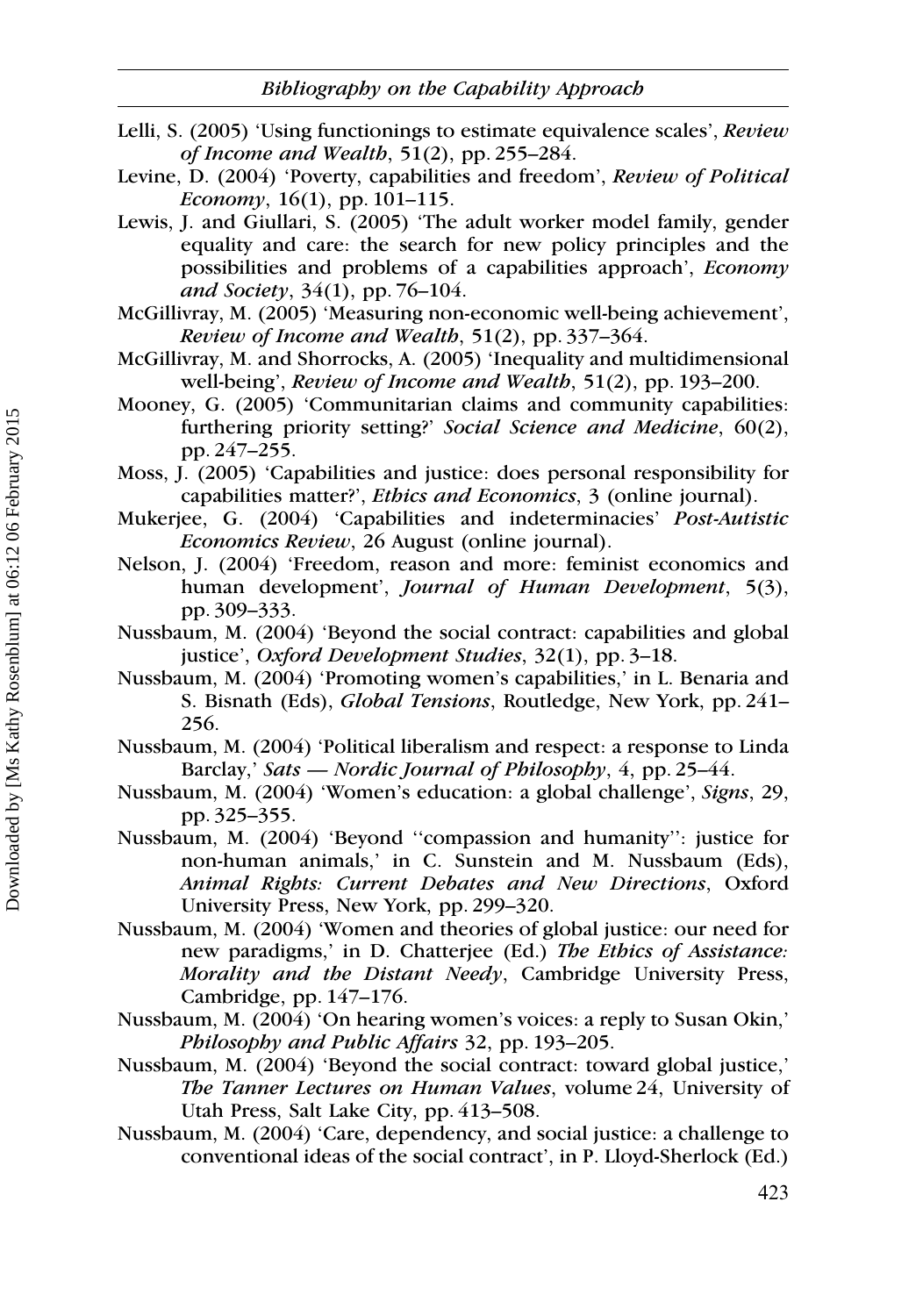Living Longer: Ageing, Development and Social Protection, Zed Books, London, pp. 275–299.

- Osberg, L. and Sharpe A. (2005) 'How should we measure the ''economic'' aspects of well-being?', Review of Income and Wealth, 51(2), pp. 311–336.
- Qizilbash, M. (2004) 'On the arbitrariness and robustness of multidimensional poverty rankings', Journal of Human Development, 5(3), pp. 355–375.
- Ramos, X. and Silber, J. (2005) 'On the application of efficiency analysis to the study of the dimensions of human development', Review of Income and Wealth, 51(2), pp. 285–310.
- Reinert, K. (2004) 'Outcomes assessment in trade policy analysis', Journal of Economic Issues, 38(4), pp. 1067–1073.
- Richardson, J. and McKie, J. (2005) 'Empiricism, ethics and orthodox economic theory: what is the appropriate basis for decision-making in the health sector?', Social Science and Medicine, 60(2), pp. 265– 275.
- Robeyns, I. (2005) 'Assessing global poverty and inequality: income, resources, and capabilities', Metaphilosophy, 36(1-2), pp. 30–49.
- Robeyns, I. (2005) 'The capability approach: a theoretical survey', Journal of Human Development, 6(1), pp. 93–114.
- Ruger, J. P. (2004) 'Ethics of the social determinants of health', The Lancet, 364, pp. 1092–1097.
- Ruger, J. P. (2004) 'Health and social justice', The Lancet, 364, pp. 1075– 1080.
- Ruger, J. P. (2004) 'Combating HIV/AIDS in developing countries', British Medical Journal, 329(7458), pp. 121–122.
- Ruger, J. P. (2004) 'Millennium development goals for health: building human capabilities', Bulletin of the World Health Organization, 82(12), pp. 951–952.
- Ruger, J. P. (2005) 'Democracy and health', Quarterly Journal of Medicine, 98(4), pp. 299–304.
- Salais, R. (2004) 'From social citizenship to social capability' in L. Magnusson and B. Strath (Eds), A European Citizenship? Preconditions for Future Policies from a Historical Perspective, PIE-Peter Lang, Brussels, pp. 179–200.
- Sen, A. (2004) 'Elements of a theory of human rights', Philosophy and Public Affairs 23(4), pp. 315–356.
- Sen, A. (2004) 'Capabilities, lists, and public reason: continuing the conversation', Feminist Economics, 10(3), pp. 77–80.
- Skerker, M. (2004) 'Nussbaum's capabilities approach and religion', Journal of Religion, 84(3), pp. 379–409.
- Teschl, M. and Comim, F. (2005) 'Adaptive preferences and capabilities: some preliminary conceptual explorations', Review of Social Economy,  $63(2)$ , pp. 229–248.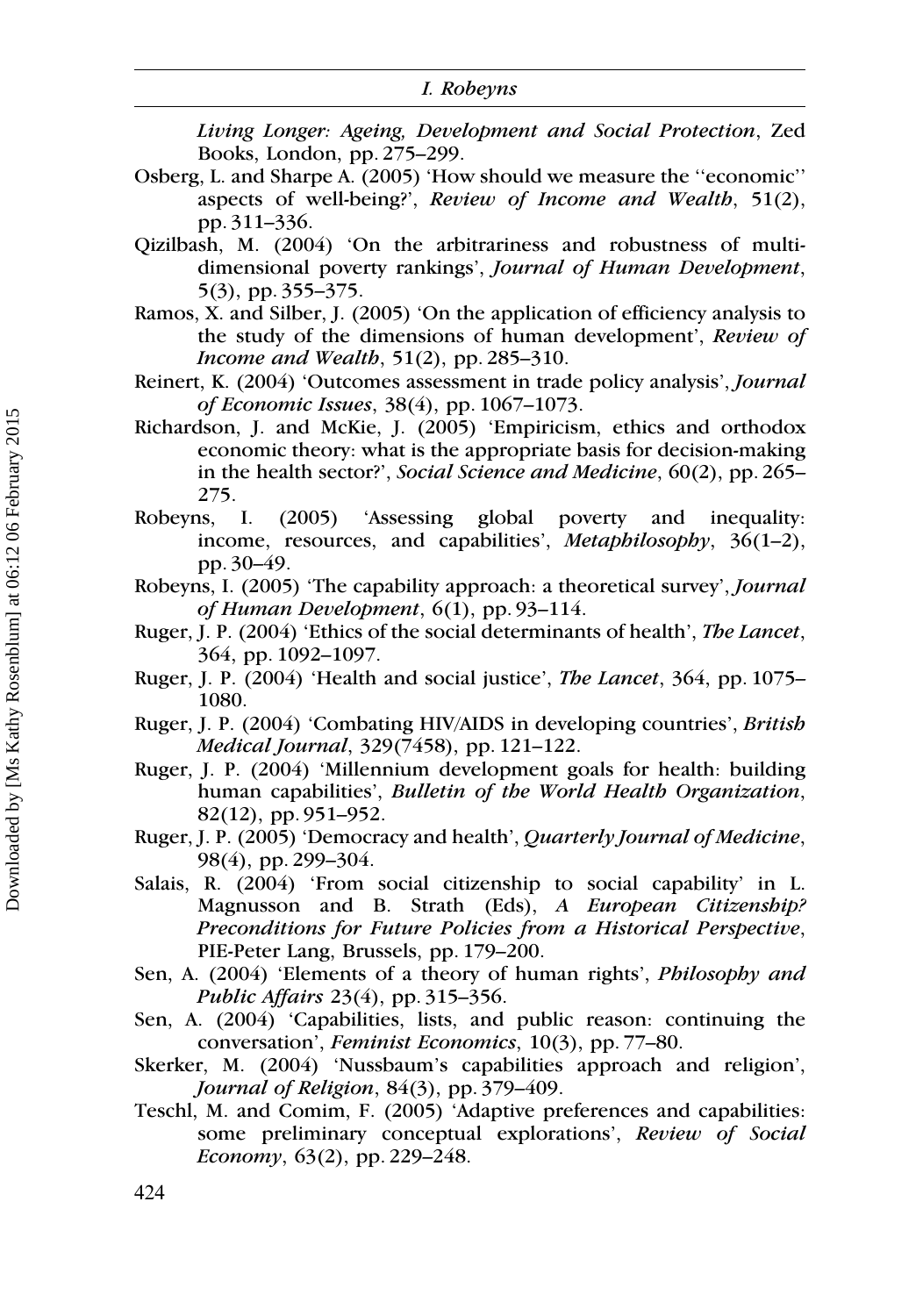- Tsuchiya, A. and Williams, A. (2005) 'A ''fair innings'' between the sexes: are men being treated inequitably?', Social Science and Medicine, 60(2), pp. 277–286.
- Unterhalter, E. (2005) 'Global inequality, capabilities, social justice: the millennium development goal for gender equality in education', International Journal of Educational Development, 25(2), pp. 111–122.
- Vogt, C. (2005) 'Maximizing human potential: capabilities theory and the professional work environment', Journal of Business Ethics, 58(1), pp. 111–123.
- Wailoo, A. and Anand, P. (2005) 'The nature of procedural preferences for rational health care decisions', Social Science and Medicine, 60(2), pp. 223–236.
- Zaidi, A. and Burchardt, T. (2005) 'Comparing incomes when needs differ: Equivalization for the extra costs of disability in the UK', Review of Income and Wealth,  $51(1)$ , pp. 89-114.

#### Articles in other languages

- Benicourt, E. (2004) 'Contre Amartya Sen', L'Economie Politique 23, pp. 72–84 [in French].
- Berenger, V. and Verdier-Chouchane, A. (2004) 'Evolution du niveau et de la qualité de vie dans la zone euro-méditerranéenne: une analyse multidimensionnelle de la pauvreté', Economie appliquée, LVII(4) [in French].
- Bertin, A. (2005) 'La liberté comme enjeu du développement: une lecture critique de Development as Freedom d'Amartya Sen', Economies et Sociétés, Cabiers de l'ISMEA, XXXIX(3), pp. 565–587 [in French].
- Bertin, A. (2005) 'Quelle perspective pour l'approche par les capacités?', Revue Tiers-Monde, XLVI(182), pp. 145–165 [in French].
- Bonvin, J. M. and Farvaque, N. (2005) 'Inzetbaarheid en ontwikkelingsmogelijkheden: de rol van lokale instellingen bij de implementatie van sociaal beleid', Tijdschrift voor Arbeid en Participatie, 26(2/3), pp. 85–109 [in Dutch].
- Bonvin, J. M. and Farvaque, N. (2005) 'Occupabilita` e capability: il ruolo delle agenzie locali nell'attuazione delle politiche sociali', La Rivista delle Politiche Sociali, 1, pp. 47–77 [in Italian].
- Conill, J. (2005) 'Ethische Grundlagen des Ansatzes der Fähigkeiten von Amartya Sen', in K. Homann, P. Koslowski, Ch. Lütge (Hrg), Wirtschaftsethik der Globalisierung, Tübingen, Mohr, pp. 319-334 [in German].
- De Boissieu, C., Jacquet, P., Janaux, L. and Sgard, J. (2004) 'Amartya Sen, la pauvreté comme absence de capacité', Projet, 280, pp. 72–78 [in French].